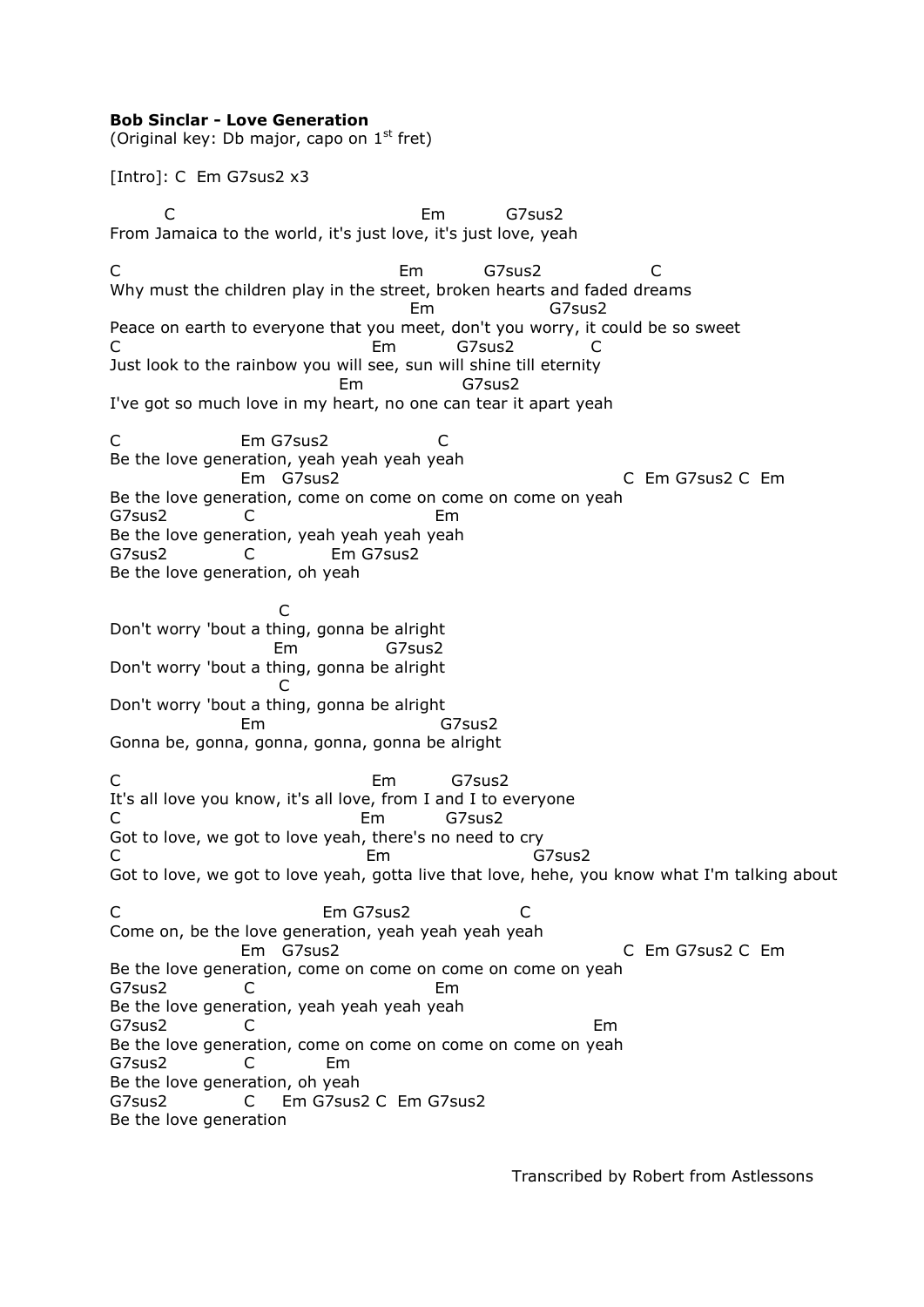## **Bob Sinclar - Love Generation**

(Original key: Db major, capo on  $1<sup>st</sup>$  fret)

[Intro]: C Em F x3

 C Em F From Jamaica to the world, it's just love, it's just love, yeah C Em F C Why must the children play in the street, broken hearts and faded dreams em and the state of the Emily Constants of the Emily Constants of the Emily Constants of the Emily Constants of Peace on earth to everyone that you meet, don't you worry, it could be so sweet C Em F C Just look to the rainbow you will see, sun will shine till eternity em and the Emily of Emily and F I've got so much love in my heart, no one can tear it apart yeah C Em F C Be the love generation, yeah yeah yeah yeah Em F C Em F C Em F C Em Be the love generation, come on come on come on come on yeah F C Em Be the love generation, yeah yeah yeah yeah F C Em F Be the love generation, oh yeah **C** and the contract of the contract of the contract of the contract of the contract of the contract of the contract of the contract of the contract of the contract of the contract of the contract of the contract of the co Don't worry 'bout a thing, gonna be alright Em F Don't worry 'bout a thing, gonna be alright **C** and the contract of the contract of the contract of the contract of the contract of the contract of the contract of the contract of the contract of the contract of the contract of the contract of the contract of the co Don't worry 'bout a thing, gonna be alright Em F Gonna be, gonna, gonna, gonna, gonna be alright C Em F It's all love you know, it's all love, from I and I to everyone C<sub>D</sub> Em F Got to love, we got to love yeah, there's no need to cry C **Em** F Got to love, we got to love yeah, gotta live that love, hehe, you know what I'm talking about C Em F C Come on, be the love generation, yeah yeah yeah yeah Em F C Em F C Em F C Em Be the love generation, come on come on come on come on yeah F C Em Be the love generation, yeah yeah yeah yeah F C Em Be the love generation, come on come on come on come on yeah F C Em Be the love generation, oh yeah F C Em F C Em F Be the love generation

Transcribed by Robert from Astlessons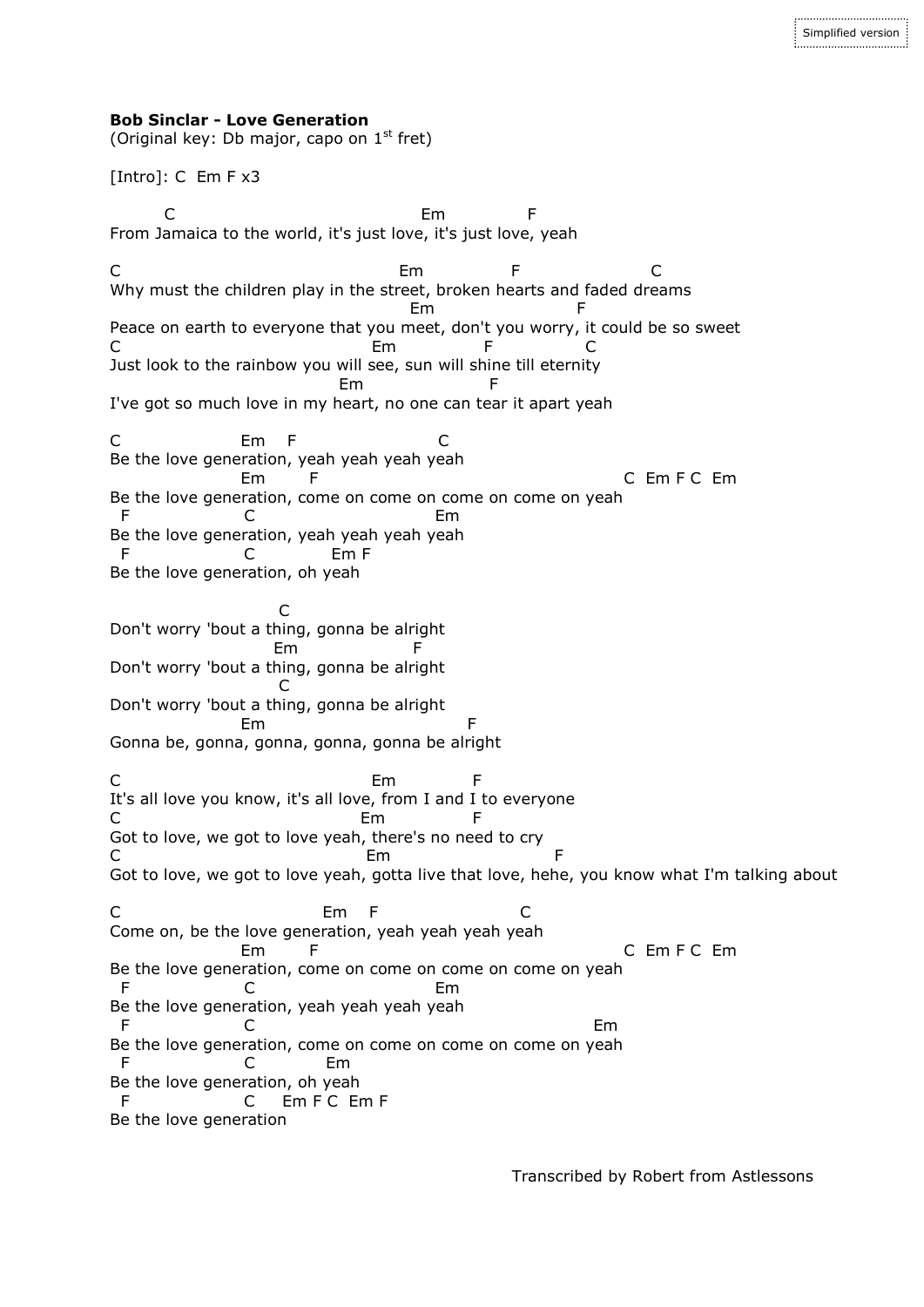(Original key: Db major, capo on  $1<sup>st</sup>$  fret)

[Intro]: C Em Fmaj7 x3

 C Em Fmaj7 From Jamaica to the world, it's just love, it's just love, yeah C Em Fmaj7 C Why must the children play in the street, broken hearts and faded dreams Em Fmaj7 Peace on earth to everyone that you meet, don't you worry, it could be so sweet C Em Fmaj7 C Just look to the rainbow you will see, sun will shine till eternity Em Fmaj7 I've got so much love in my heart, no one can tear it apart yeah C Em Fmaj7 C Be the love generation, yeah yeah yeah yeah Em Fmaj7 C Em Fmaj7 C Em Be the love generation, come on come on come on come on yeah Fmaj7 C Em Be the love generation, yeah yeah yeah yeah Fmaj7 C Em Fmaj7 Be the love generation, oh yeah **C** and the contract of the contract of the contract of the contract of the contract of the contract of the contract of the contract of the contract of the contract of the contract of the contract of the contract of the co Don't worry 'bout a thing, gonna be alright Em Fmaj7 Don't worry 'bout a thing, gonna be alright **C** and the contract of the contract of the contract of the contract of the contract of the contract of the contract of the contract of the contract of the contract of the contract of the contract of the contract of the co Don't worry 'bout a thing, gonna be alright Em Fmaj7 Gonna be, gonna, gonna, gonna, gonna be alright C Em Fmai7 It's all love you know, it's all love, from I and I to everyone C Em Fmaj7 Got to love, we got to love yeah, there's no need to cry C Em Fmaj7 Got to love, we got to love yeah, gotta live that love, hehe, you know what I'm talking about C Em Fmaj7 C Come on, be the love generation, yeah yeah yeah yeah Em Fmaj7 C Em Fmaj7 C Em Be the love generation, come on come on come on come on yeah Fmaj7 C Em Be the love generation, yeah yeah yeah yeah Fmaj7 C Em Be the love generation, come on come on come on come on yeah Fmaj7 C Em Be the love generation, oh yeah Fmaj7 C Em Fmaj7 C Em Fmaj7 Be the love generation

Simplified version

Transcribed by Robert from Astlessons